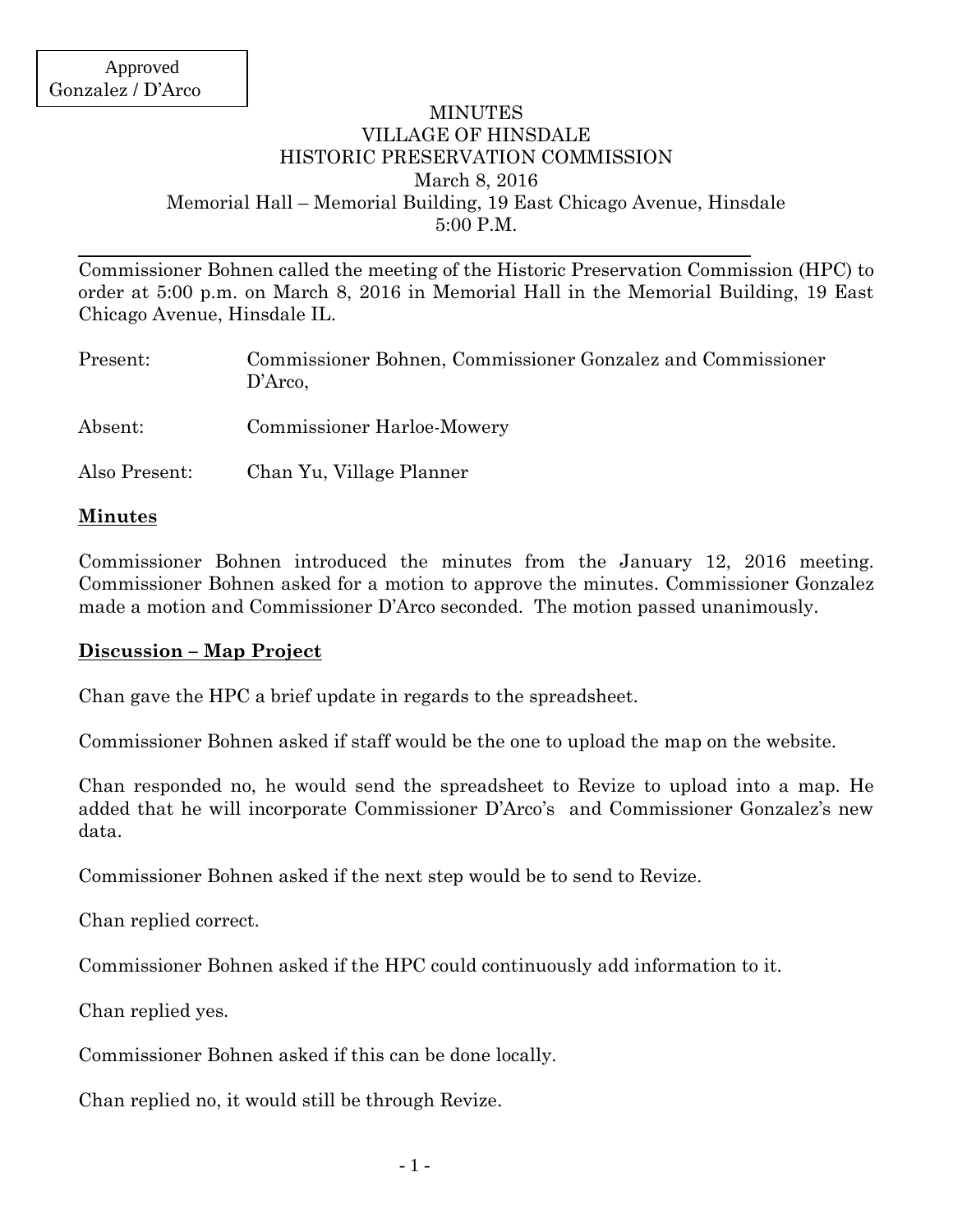# **Fence Regulations**

Commissioner Bohnen informed to the HPC that he would like Chan to transcribe to the Board of Trustees, that their concern pertains to all solid medal fences, including wrought iron, cast iron and cast aluminum. The consensus is to raise the height of all solid medal fences to 4 feet, specifically for front and side yards (because in backyards you are allowed 6 feet). Commissioner Bohnen reported previous discussions with Trustee LaPlaca and Community Development Director Robb McGinnis, led to suggest that lots of 30,000 square feet (SF) or over, with a front width of 100 feet, are allowed up to 5 feet. In addition, they agreed that it was a good idea to allow a 12 inch adjustment factor for grade. Commissioner Bohnen reiterated that the adjustment would reflect the bottom of the fence, to hold the top sight line for the length of the fence. Lastly, it was decided that gates, both pedestrian and driveway, and parapets should be considered as architectural effects, and not governed by the height rules. He reported that the Board feels that they are in a position to review applications the Building Department refers to them. And if the Board feels further review is necessary, they will refer it to the Zoning Board of Appeals. Commissioner Bohnen also added that after many months of discussion, the fence regulations will continue to remain in the municipal code. It was also their intent that Chan submit this to the Board for their consideration at the Committee of the Whole.

Chan asked if the Community Development Department refers the fence height variations to the Board.

Commissioner Bohnen responded that Robb would review the fence applications, and if he believed it warrants a review by the Board, he would refer it to them.

Chan asked for clarification about the aforementioned 100 foot width criteria, to see if that reflects the width of the front yard.

Commissioner Bohnen responded correct, the width of the front yard. He also stressed that the fences pertain to solid metal fences, and not hollow tubular or vinyl fences.

Commissioner D'Arco asked if there were any changes to the wooden fence ordinance.

Commissioner Bohnen responded no.

# **Other Business**

Commissioner Bohnen announced there are two items the HPC will have an opportunity to get involved in. The home at 425 E. 6th Street was sold recently, and the couple has a wonderfully interesting renovation project. He reviewed that the house is not locally landmarked. However, it is in a historical district and has special significance since it was the founder of Hinsdale's home. The buyer intends to show the HPC on what they plan to do.